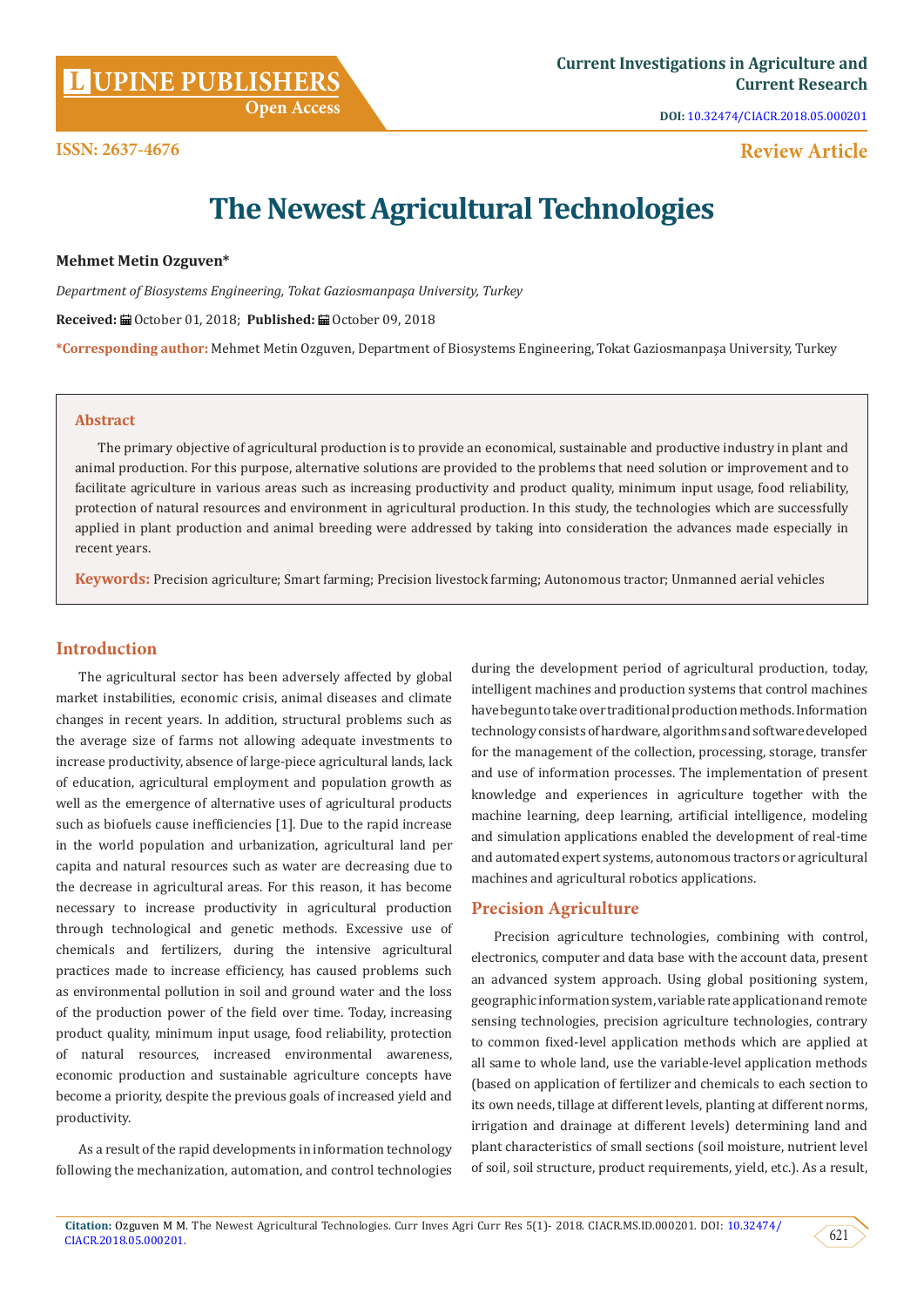Precision agriculture technologies are agricultural production and management methods whose targets are more economic and more environmentally sensitive production [2].

Precision agriculture practices start with the acquisition of data through the use of various sensors and remote sensing technologies and continue with the determination of soil properties of the production area through soil tests. All information such as yield values, fertilizer and pesticide application norms, climatic data, topographic data, weed density, disease status of the previous production seasons are associated with their actual location in the production area. Then, the applications to be done are decided using appropriate hardware and software. And, it ends with the application of variable-level practices in the field according to the application form decided. In addition, variable rate application systems and real-time product monitoring systems have been developed as a result of the sensors and software developed by the manufacturers of precision agricultural equipment and technologies:

- a) Increased production efficiency,
- b) Improved product quality,
- c) The use of more effective chemicals and other inputs,
- d) Energy saving,
- e) The soil and ground water protection.

In addition to the production of field crops, precision agriculture technologies have been successfully applied in vineyards and orchards, pasture and meadow management and in animal production. Applications vary from tea industry in Tanzania and Sri Lanka to sugar cane production in Brazil, rice in China, India and Japan, grain and sugar beet production in Argentina, Australia, Europe and the United States [3]. Although it is expressed using different terms such as precision agriculture, precision farming, smart farming, variable rate application, site specific farming, site specific management, computer aided farming and prescription farming, the term smart farming has become more widely used recently.



The precision agriculture, or the knowledge-based management of agricultural production systems, has emerged in the mid-1980s as a method for implementing the right process at the right time in the right place. The increased awareness of the variability in soil and product conditions has been combined with emerging technologies such as global navigation satellite systems, geographic information systems, and microcomputers. In the beginning, precision agriculture has been used to adapt the fertilizer distribution to the variable soil conditions in the agricultural area. Since then, additional applications have been developed, including the automatic steering applications of agricultural vehicles, autonomous machinery and processes, product monitoring, farm

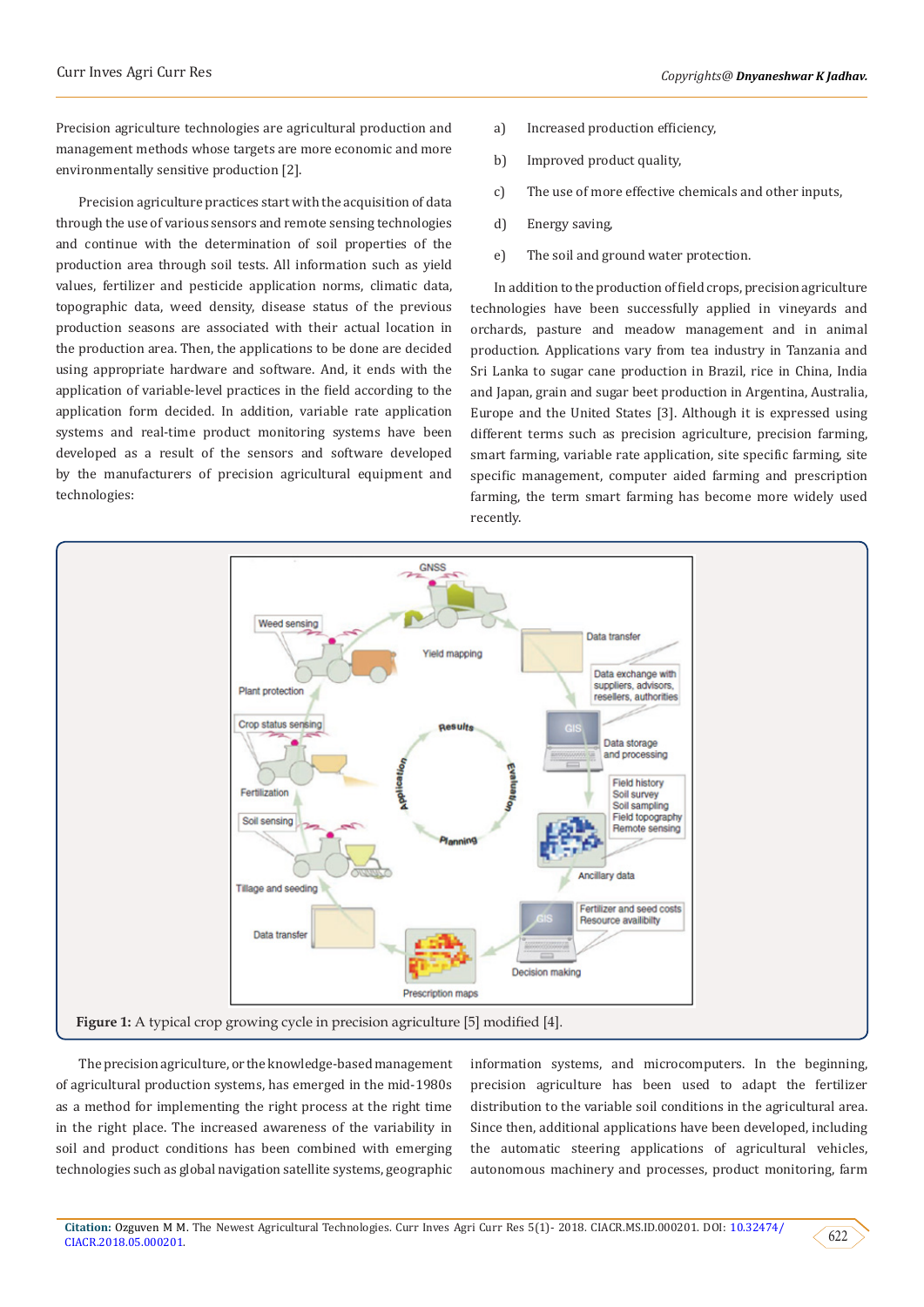research and software for the general management of agricultural production systems. A typical crop growing cycle in precision agriculture is shown in Figure 1 [4].

# **Precision Livestock Farming**

The first desired condition in animal production is breeding races with higher meat and milk yield. Second one is to make sure that the highest level of individual potential of animals is achieved through an adequate and balanced nutrition. The third is to take preventive health measures against diseases that cause the major losses in animal production and to minimize the use of drugs with the early detection of diseases and the necessary intervention [5]. Precision livestock production practices have contributed significantly to the solution of the problems experienced in animal breeding and in increasing the desired yield and quality in meeting the increasing animal food needs. Effective decisions are made by using precision livestock production practices in animal production and by monitoring individual animal conditions (amount of mobility, water consumption, milk conductivity value, amount of milk, etc.); necessary health measures are taken as soon as possible with the early identification of negative changes in animal

health; and, sustainable and productive management is provided by ensuring that the individual potential of the animals is utilized at the highest level by making the herd management applications accurate and timely [6].

Precision livestock production allows collecting data at individual cow level as well as precision (individual) nutrition, regular milk recording (yield and components), pedometer, pressure plates, milk conductivity indicators, automatic oestrus detection, body weight, temperature, lying behavior, ruminal pH, heart rate, feeding behavior, blood analysis, respiratory rate, rumination time and movement skill scoring using image analysis. In this way, it minimizes drug (antibiotics) use and provides and proactive animal health strategy through preventive health by focusing on health and performance [7]. Benefits from precision animal production technologies include increased efficiency, reduced cost, improved product quality, minimized negative impacts on the environment and improved animal health and welfare. These technologies are likely to have a major impact on health, reproduction and quality control [8]. Figure 2 shows the areas observed in dairy cattle in precision livestock production.



**Figure 2:** The areas to monitor in dairy cattle in precision livestock production [9].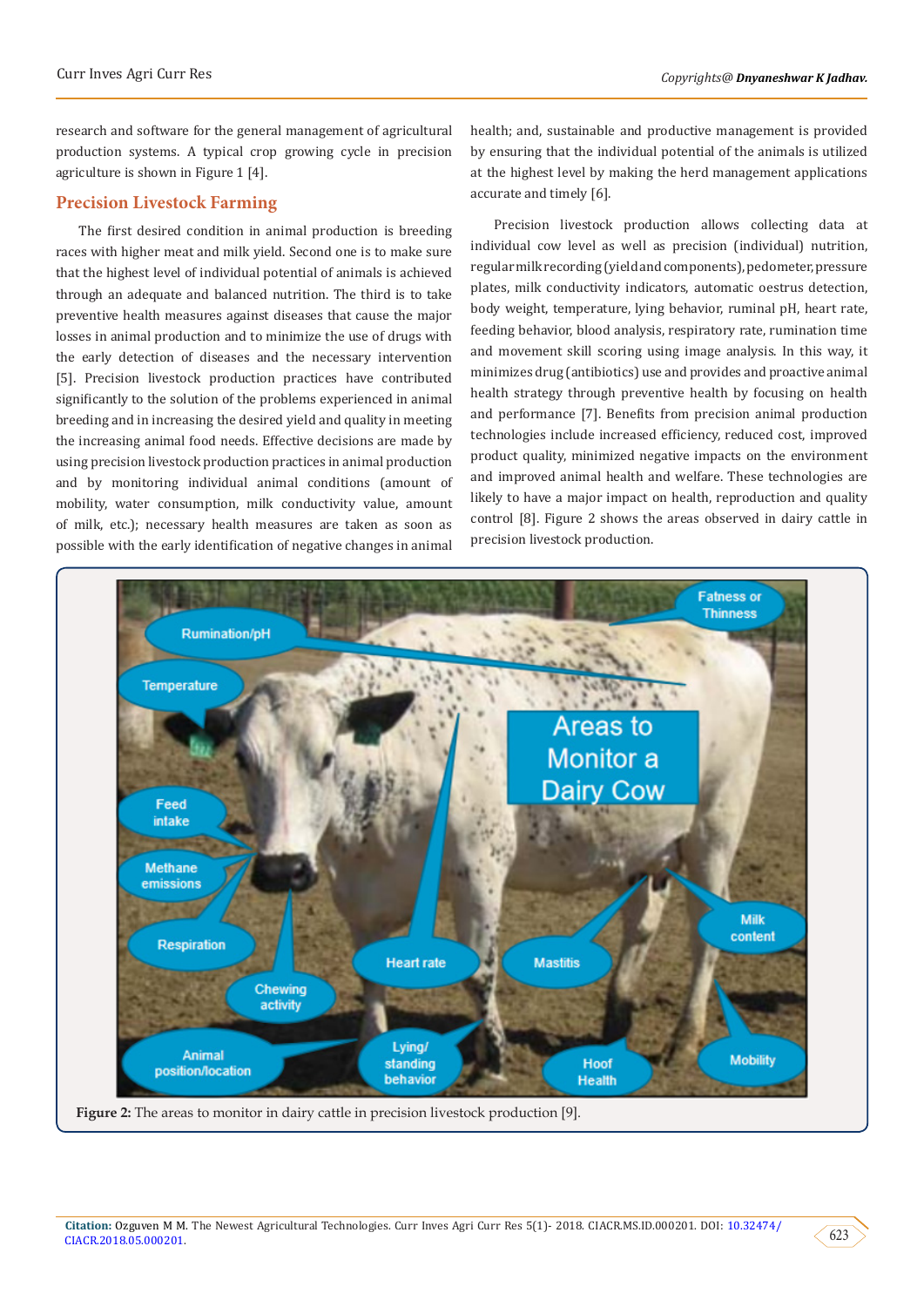

Automatic control systems developed for dairy cattle farms provide solutions to the following tasks (Figure 3) [10]:

a) Getting the current information about animals;

b) Fast access to the animal history;

c) Increasing the milk yield because of the preclinical disease diagnosis;

d) Structure analysis of the herd and the animal physiological condition;

e) Reducing veterinary medicine costs;

f) Detection of the breaches in the herd reproduction technology;

g) Reducing the number of unpregnant animals and increasing the calf's productivity;



h) Increasing the feeding effectiveness;

i) Reducing work costs and the improvement of work culture.

# **Autonomous Tractor**

The concept of autonomous refers to the functions performed by the tractor without any human intervention. The concept of autonomous tractor and automatic steering should not be confused with each other. A tractor with automatic steering requires an operator for safety, avoiding unknown obstacles and performing unspecified tasks. An autonomous tractor can operate without the operator in overcoming the numerous uncertainties in the agricultural environment. In autonomous tractors, the necessary hardware and software are developed for obstacle avoidance, localization and mapping in addition to determining algorithms, models and methods for movement control. In order to implement route planning and navigation for this purpose, it is necessary to accurately estimate the position of the vehicle and to detect the environment sensitively during the movement of the vehicle.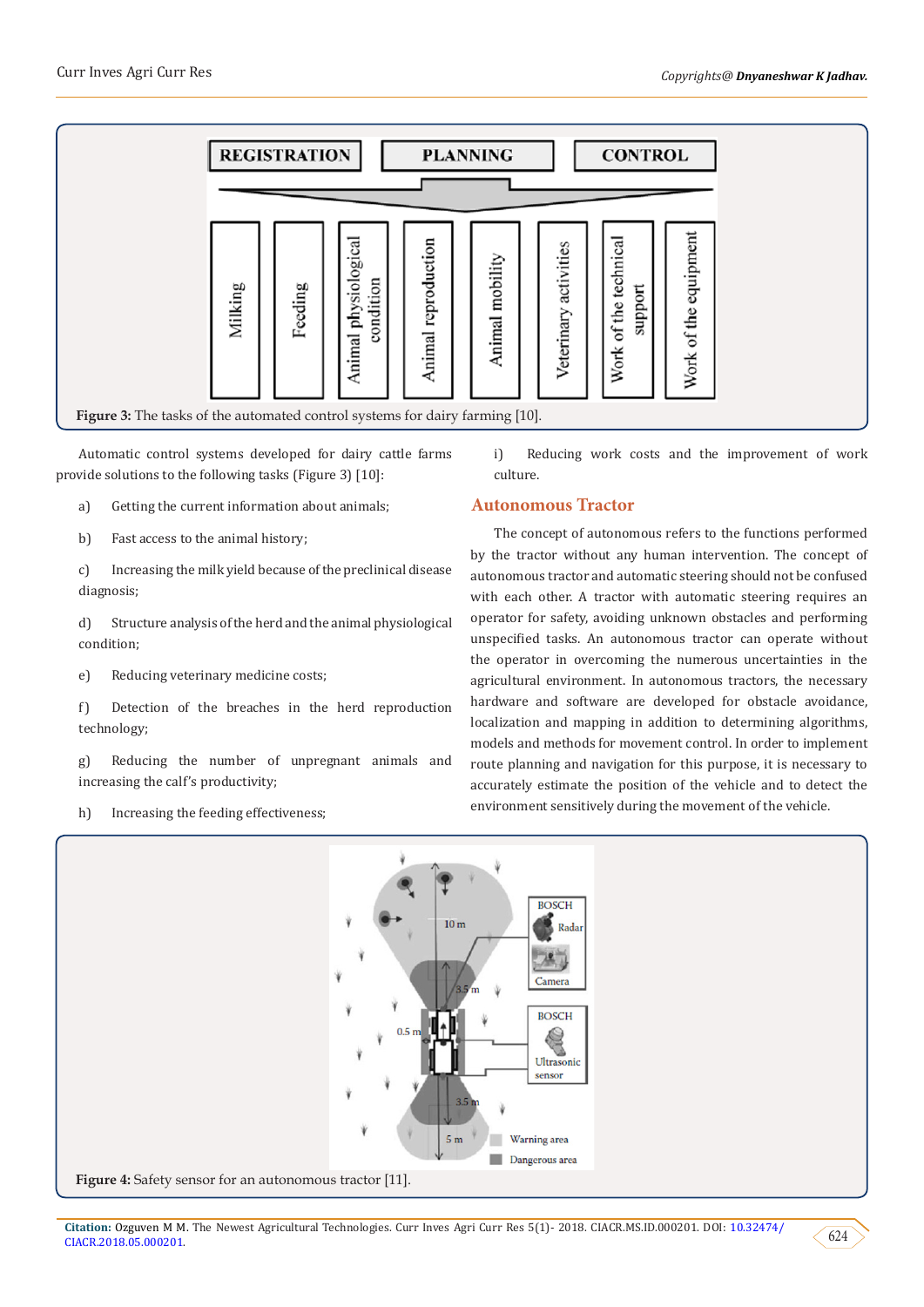Various equipment and systems are used to determine the position of autonomous tractors, to set the desired route correctly, and to map the obstacles and objects around correctly. The information collected from the sensors should allow the autonomous tractor to move safely. Since autonomous tractors operate in outdoor and in diverse environments, errors may occur due to inability to receive information from some of the sensors or due to the errors in the information received. For this reason, it is preferable to process the data from different sensors together and unique advantages of the different types of sensors are used together to obtain a more comprehensive perception (Figure 4). In this way, the information from the sensors provide more detailed information about the location, environment and surrounding objects during the movement of the tractor. And, in order to turn this information into useful information, advanced decision mechanisms, utilizing applications such as image, audio and video processing algorithms, neural networks, machine learning, statistical data analysis, are used and the autonomous tractor is operated successfully in this way. The equipment used in autonomous tractors are listed below:

- a) Radar Sensors
- b) Laser Scanners,
- c) Lidar,
- d) GPS / Inertial Navigation System,
- e) Ultrasonic Sensor,
- f) Cameras.

When developing an autonomous tractor, combining a large number of tasks to increase operational success will relatively facilitate the task. These tasks include [12]:

**a) Coordination:** The coordination of multiple vehicles can be done centrally. Each vehicle operates independently and does not know necessary information about other vehicles, but it has its own tasks to fulfill.

**b) Solidarity:** Solidarity refers to the awareness of multiple vehicles, working in the same field, from each other and tasks of the others. For example, if three vehicles carry out the same task, such as clearing the same area from the weeds mechanically, then each vehicle needs to know the rows in which other vehicles were running before selecting a new row to begin. It would not make sense to have two vehicles come to head-to-head at the same time. Real-time communication is needed between the paired vehicles.

**c) Cooperation:** It refers to multiple vehicles sharing the same task at the same time. Using multiple vehicles to pull a large trailer that a vehicle cannot pull alone is an example of cooperation.

# **Agricultural Robots**

Agricultural robots are classified as indoor and outdoor robots, in general. Outdoor robots include GPS assisted steering systems, meadow robots, pruning robots, spraying robots, seeding/planting robots and silage robot. Indoor robots include harvesting robots, milking robots and barn robots [13]. Autonomous agricultural robots are now an alternative to tractors in the fields. Breeding operations can be carried out by the fleets of autonomous agricultural robots in the future, such as seed sowing, spraying, fertilization and harvesting robots. Agricultural robots must have some basic capabilities and the ability to support multiple applications. A navigation system is required for safe and autonomous navigation as a basic capability [14]. When different applications of autonomous vehicles in agriculture have been compared with conventional systems, it has been found that the first three main groups of potential practical applications include plant cultivation, plant care and selective harvesting [15].

In the last two decades, special sensors (machine vision, GPS, RTK, laser-based devices and inertial devices), actuators (hydraulic cylinders, linear and rotary electric motors) and electronic equipment (embedded computers, industrial PC and PLC) have integrated into numerous autonomous vehicles, especially the agricultural robots. These semi-autonomous/autonomous systems provide correct positioning and guidance in precision agricultural tasks, when equipped with appropriate equipment (agricultural tools or equipment) [16]. Field map can be generated by estimating the location of the plants in the surrounding environment through image processing and recorded data detected by sensors. The position estimation of the robot can be done by a navigation system or relative calculation of the movements of the robot. The distance of the plants to the robot can also be detected by sensors or image processing, and the calculated positions can be marked on a map [17].

#### **The Use of Unmanned Aerial Vehicles in Agriculture**

Aerial vehicles that can operate through remote control or autonomously with its own power system, and that can load and unload payloads depending on the place of use are called Unmanned Aerial Vehicles (UAV). There are two types of aerial vehicles, including UAVs that can fly autonomously on a certain flight plan and remote controlled drones. Although these vehicle names are commonly used interchangeably, the term UAV is a general term for all unmanned aerial vehicles, whether autonomous or remotecontrolled.

A typical UAV system consists of the aircraft, one or more ground control stations and/or mission planning and control stations, payload and data connection. In addition, many systems include launch and recovery subsystems, aerial vehicle carriers and other ground services and maintenance equipment. A very simple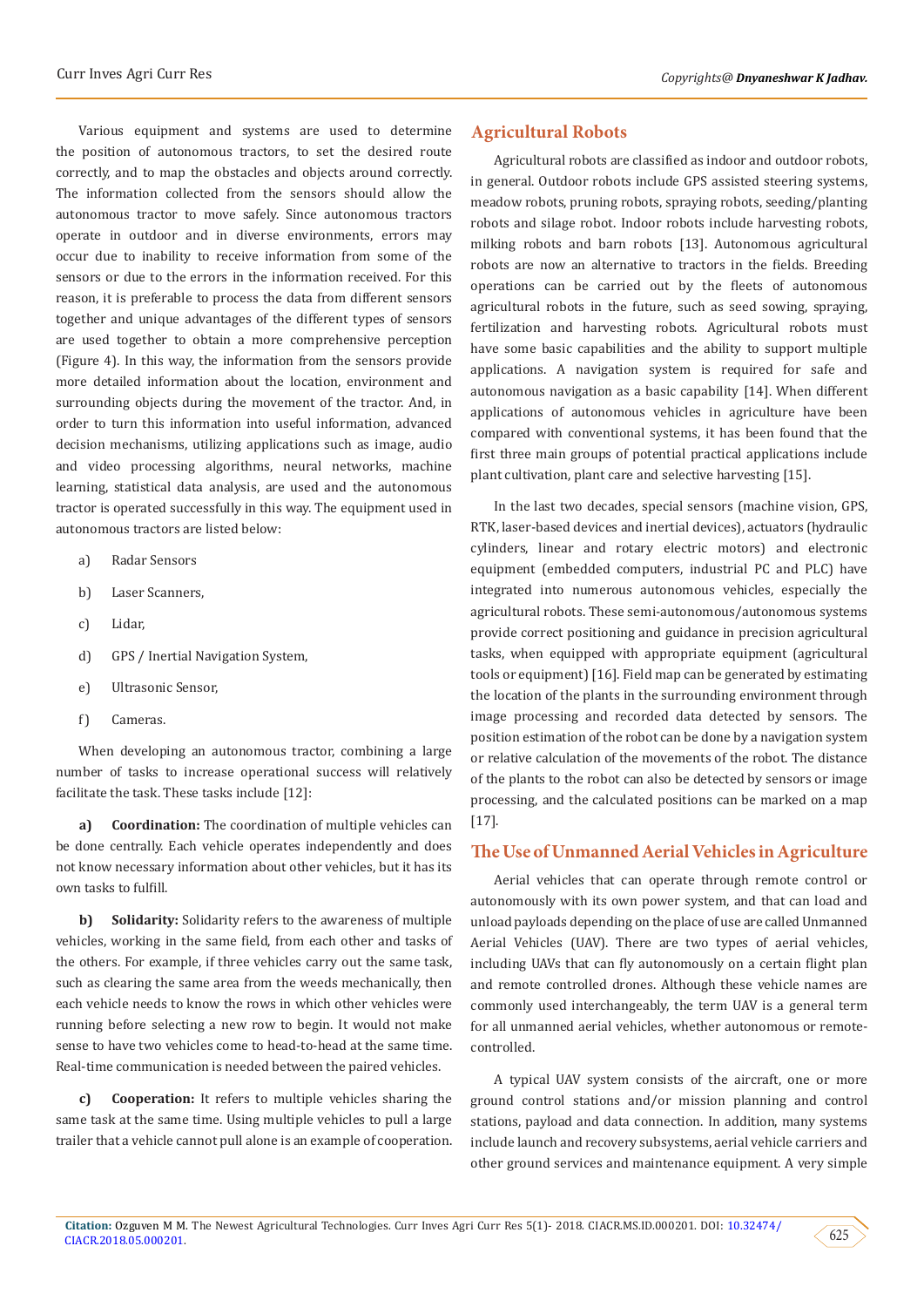general-UAV system is shown in Figure 5. Being more complex and having more parts than drone systems increase [18] the cost of system installation of UAVs. In drone systems, however, drones can be used immediately after purchasing drones together with

the apparatus without the need for any other costs. Due to the lower cost of purchasing than the UAVs, their ease of use and their capabilities, drones are preferred in agricultural applications.



Drone systems provide fast and safe solutions and analysis for numerous situations, particularly for military applications, including natural disasters, monitoring of various sports activities, traffic control, wildlife monitoring, and agricultural applications. Therefore, drone systems are produced in different formats according to their area of use. One of the most preferred applications of drone systems is the four-rotor drone system known as the quadrotor shown in Figure 6. Quadrotor, as the name suggests, is a general term of the drone systems with four independent rotors. The most

important advantage of the quadrotor is its high maneuverability. This superiority gives the quadrotor the capability of vertical takeoff and landing in dangerous and confined spaces. Due to the highpower consumption of four rotors of a quadrotor, it cannot perform long-term flight duty. The capacity of the device can be increased by increasing the number of rotors. Six-rotor hexacopters and eightrotor octocopters are the examples of different forms of quadrotor obtained by increasing the number of rotors [19].

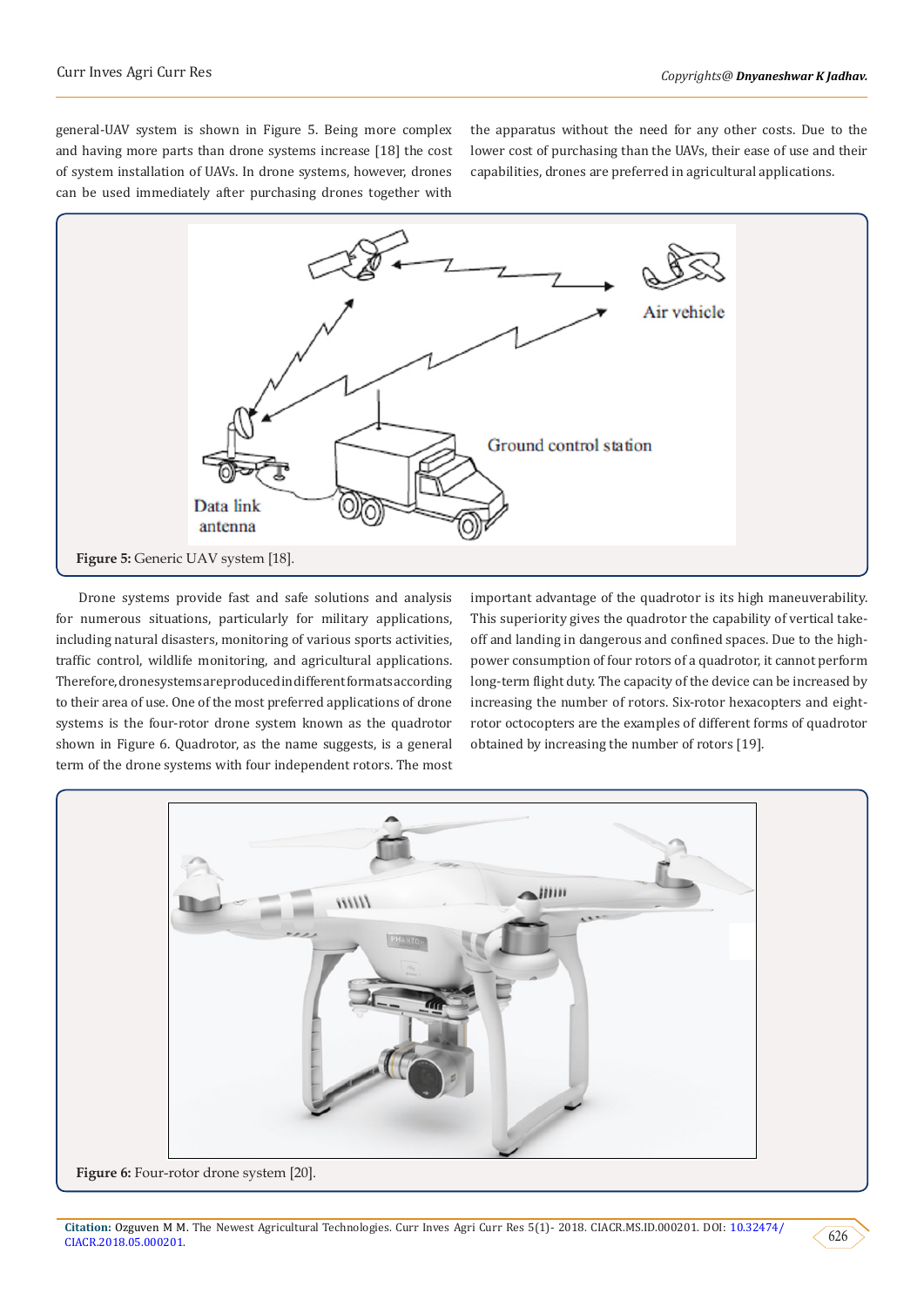Increasing productivity and improving product quality in agricultural production depends on good monitoring of the plants' development process and taking the necessary actions at the most appropriate time. Drone systems, which have a simple technical structure and are easy to use, offer farmers an opportunity to make plans in agricultural activities using their embedded sensors and cameras, providing high quality and 3D images. Varies studies are carried out with drone systems, such as product development monitoring, plant species separation, crop harvest determination, automatic harvest, drought, detecting diseases, agricultural pests, etc., damage detection, fruit and vegetable and soil moisture classification, field management, organization of agricultural activities, and agricultural insurance [21].

Drone systems have 5 effective use areas in agriculture. These are [22]:

**a) Product status monitoring:** Farmers can inspect their growing products faster and more effectively with drones with NDVI or NIR sensors.

**b) Irrigation systems monitoring:** Large enterprises are able to monitor irrigation systems for the supply of water needed for certain products such as corn, which are spread over large areas, after having reached specified sizes.

**c) Weed identification:** Weed maps are generated by postprocessing the flight images and NDVI sensor data. In this way, farmers can easily distinguish between high density weeds growing together with healthy plants.

**d) Variable rate applications:** Variable-rate maps are rapidly and practically generated with the use of NDVI sensors in drone systems, instead of using variable-rate application maps prepared by ground-based or satellite images. In this way, it is possible to increase the efficiency by decreasing fertilizer costs.

**e) Herd management and monitoring:** The amounts and activity levels of free-bred ovine or bovine animals can be monitored from above through a drone.

# **Conclusion**

Agriculture is a vital industry due to its contribution to the sustainability of lives of people, to national income and employment and its provision of raw materials to other industries. Therefore, the agricultural sector has a direct impact on all segments of the society with its economic, social and environmental dimensions. Economically, subjects such as increasing agricultural production and farmer revenues, minimum use of production inputs, improving marketing conditions, etc. are addressed. Socially, there are topics such as food quality and safety, agricultural employment, socio-economic sustainability of rural areas, animal welfare, etc. And, environmental issues include biodiversity, protection of wildlife, meadow-pasture, forests, underground and surface

waters, and soil resources. Utilizing the opportunities offered by advanced technologies is becoming increasingly mandatory in order to achieve high success in studies conducted on all these comprehensive issues, due to the importance of the subjects and difficulties involved.

# **References**

- 1. Özgüven MM, Türker U, Beyaz A (2010) Turkey's Agricultural Structure and Mechanization Condition, GO, Faculty Journal 27(2): 89-100.
- 2. [Özgüven MM and Türker U \(2010\) Application of Precision Farming in](http://tarmakder.org.tr/images/stories/MAKALELER/2010/2010_vol6(2)/2010_vol6(2)_127-135.pdf) [Turkey, Comparative Analysis of Wheat, Cotton and Corn Production.](http://tarmakder.org.tr/images/stories/MAKALELER/2010/2010_vol6(2)/2010_vol6(2)_127-135.pdf) [Journal of Agricultural Machinery Science 6\(2\): 127-135.](http://tarmakder.org.tr/images/stories/MAKALELER/2010/2010_vol6(2)/2010_vol6(2)_127-135.pdf)
- 3. [Srinivasan A \(2006\) Handbook of Precision Agriculture. Food Products](https://www.crcpress.com/Handbook-of-Precision-Agriculture-Principles-and-Applications/SRINIVASAN/p/book/9781560229551) [Press, New York, USA.](https://www.crcpress.com/Handbook-of-Precision-Agriculture-Principles-and-Applications/SRINIVASAN/p/book/9781560229551)
- 4. [Gebbers R and Adamchuk VI \(2010\) Precision Agriculture and Food](http://science.sciencemag.org/content/327/5967/828) [Security. Science 327\(5967\): 828-830.](http://science.sciencemag.org/content/327/5967/828)
- 5. Moore MR (1998) An investigation into the accuracy of yield maps and their subsequent use in crop management. Unpublished Ph.D. Thesis, Silsoe College, Cranfield, UK.
- 6. Özgüven MM (2017) Precision Animal Production. Turkish Journal of Agriculture November-December Issue pp. 27.
- 7. [Coffey M and Bewley J \(2014\) Precision Dairy Farming.](https://afs.ca.uky.edu/files/precision_dairy_farming.pdf)
- 8. [Bewley J \(2009\) Precision Dairy Farming. Kentucky Dairy Notes.](http://www.precisiondairyfarming.com/) [Educational programs of Kentucky Cooperative Extension.](http://www.precisiondairyfarming.com/)
- 9. [Bewley J \(2013\) Precision Dairy Technologies: Opportunities &](http://highplainsdairy.org/2014/Bewley-%20Precision%20Dairy%20Monitoring%20Technology%20opportunities%20and%20Challenges.pdf) [Challenges.](http://highplainsdairy.org/2014/Bewley-%20Precision%20Dairy%20Monitoring%20Technology%20opportunities%20and%20Challenges.pdf)
- 10. [Shevchenko IA and Aliev EB \(2013\) Automated control systems for](http://annals-wuls.sggw.pl/?q=node/618) [technical processes in dairy farming. Annals of Warsaw University](http://annals-wuls.sggw.pl/?q=node/618) [of Life Sciences - SGGW Agriculture No 61 \(Agricultural and Forest](http://annals-wuls.sggw.pl/?q=node/618) [Engineering\) pp. 41-49.](http://annals-wuls.sggw.pl/?q=node/618)
- 11. Noguchi N (2013) Agricultural Vehicle Robot (Editors Zhang Q and Pierce FJ) Agricultural Automation Fundamentals and Practices. CRC Press Taylor & Francis Group.
- 12. Blackmore BS and Griepentrog HW (2006) Section 4.3 Autonomous Vehicles and Robotics, pp. 204-215 of Chapter 4 Mechatronics and Applications, in CIGR Handbook of Agricultural Engineering Volume VI Information Technology. Edited by CIGR-The International Commission of Agricultural Engineering; Volume Editor, Axel Munack. St. Joseph, Michigan, USA: ASABE. Copyright American Society of Agricultural Engineers.
- 13. Tekin, A and Değirmencioğlu A (2010) Agricultural Informatics: Advanced Agricultural Technologies. Academic Information XII. Academic Informatics Conference Proceedings. 10 to 12 February 2010 in Mugla, Turkey.
- 14. [Biber P, Weiss U, Dorna M and Albert A \(2012\) Navigation System of the](https://www.cs.cmu.edu/~mbergerm/agrobotics2012/01Biber.pdf) [Autonomous Agricultural Robot BoniRob.](https://www.cs.cmu.edu/~mbergerm/agrobotics2012/01Biber.pdf)
- 15. [Pedersen SM, Fountas S and Blackmore S \(2008\) Agricultural Robots -](http://cdn.intechweb.org/pdfs/5324.pdf) [Applications and Economic Perspectives.](http://cdn.intechweb.org/pdfs/5324.pdf)
- 16. [Emmi L, Gonzalez de Soto M, Pajares G, Gonzalez de Santos P \(2014\)](https://www.hindawi.com/journals/tswj/2014/404059/) [New Trends in Robotics for Agriculture: Integration and Assessment of](https://www.hindawi.com/journals/tswj/2014/404059/) [a Real Fleet of Robots. Hindawi Publishing Corporation The Scientific](https://www.hindawi.com/journals/tswj/2014/404059/) [World Journal pp. 21](https://www.hindawi.com/journals/tswj/2014/404059/).
- 17. Özgüven MM, Tan M, Közkurt C, Yardım MH, Özsoy M, et al. (2016) Development of Multi-Purpose Agricultural Robot. GOÜ, Faculty of Agriculture Journal 33: 108-116.
- 18. [Fahlstrom PG and Gleason TJ \(2012\) Introduction to Uav Systems. Wiley,](http://rahauav.com/Library/Unmanned%20Vehicles/%5BPaul_Fahlstrom,_Thomas_Gleason%5D_Introduction_to_U_WWW.RahaUAV.com.pdf) [A John Wiley & Sons, Ltd, Publication.](http://rahauav.com/Library/Unmanned%20Vehicles/%5BPaul_Fahlstrom,_Thomas_Gleason%5D_Introduction_to_U_WWW.RahaUAV.com.pdf)